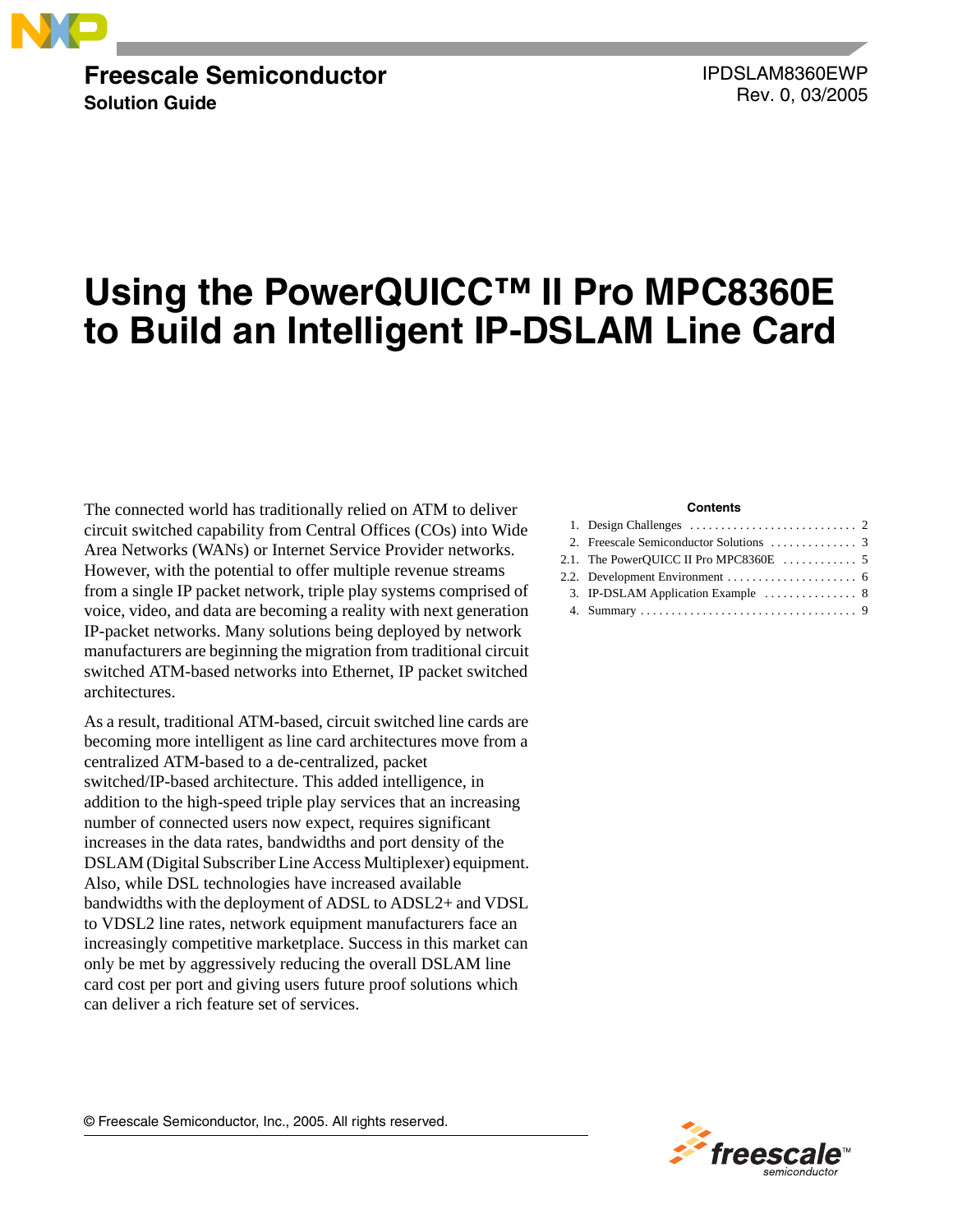

**Design Challenges**

# <span id="page-1-0"></span>**1 Design Challenges**

As a result of this change in the way users communicate and the competitive business environment facing many telecommunication equipment manufacturers, the specific design challenges facing a successful IP-DSLAM solution include:

- Technology migration from legacy based ATM Circuit-switched to Ethernet packet-switched solutions — At the data plane, solutions must handle ATM to IP interworking
- Increasing port density on line cards typically 24 to 96 ports
- Dramatic bandwidth increases due to demand for high performance services / standards e.g. ADSL2/+, VDSL for triple play"
	- Managing QoS to ensure prioitization of latency sensitive traffic to meet service level agreements
	- Multiple QoS dictates the need for different hierarchical IP or ATM traffic scheduling and shaping capability
- Intelligence moving from edge of network centralized to decentralized architectures
	- All signaling now being performed at a packet level by the line card
	- DSLAM architectures converging with edge router architectures
- Challenge of managing / maintaining VLAN Quality of Service (QoS) and Service Level Agreements (SLA) when migrating from circuit switched to packet switched technologies
- Ensure the security / confidentiality of subscribers information
- Provide the ability to add new features and functions through software based on market and subscriber demands

[Figure 1](#page-2-1) illustrates interworking scenarios that a typical IP-DSLAM must support.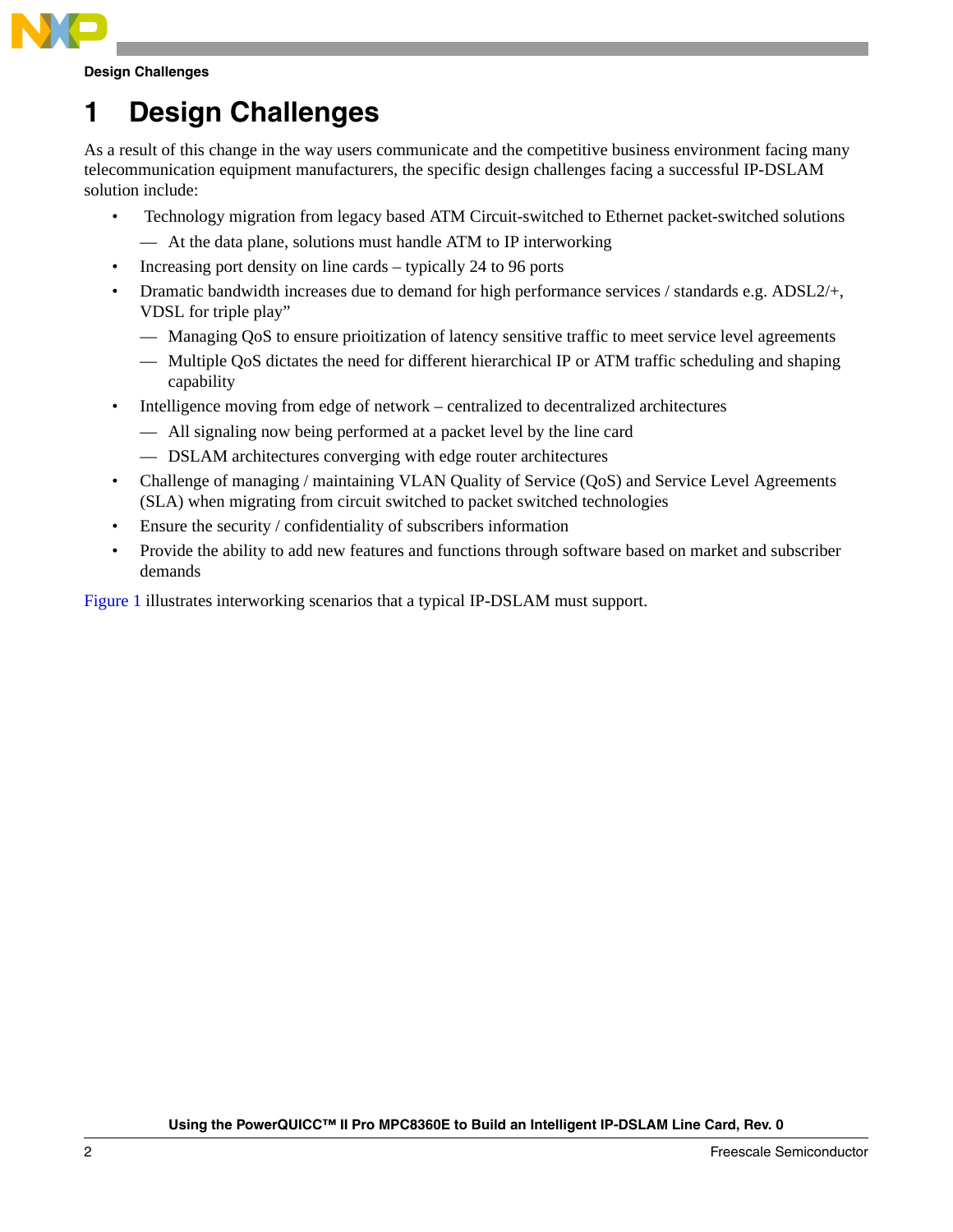

**Freescale Semiconductor Solutions**



<span id="page-2-1"></span>[Figure 1](#page-2-1) illustrates a typical connection between an IP-DSLAM and the customer's premise equipment. The IP-DSLAM has to support and inter-work between both ATM and Ethernet – ATM for the DSL connection to the CPE and Gigabit Ethernet for the backplane uplink. The IP-DSLAM must also be able to handle packet routing using either IP or PPP (for transmitting datagrams over serial point-to-point links). Thus, for both IP-DSLAM and CPE systems, compliance to the multi-protocol encapsulation over ATM (RFC 2684) is required.

Because all connected users share the same common IP-DSLAM, protecting the privacy of each subscriber's data is a highly critical issue. This dictates the use of Virtual LANs (VLAN) using the 802.1Q standard—allowing complete subnet separation and isolation for each connected user. Preventing users from accessing the databases of other tenants is another design requirement and this can be achieved by using port filtering techniques such as IP/MAC filtering, data encryption, and IP access control. Finally, providing and coordinating such data services between other VLANs/LANs in a bridged network environment requires compliance to the 802.1ad Provider Bridge standard.

# <span id="page-2-0"></span>**2 Freescale Semiconductor Solutions**

In the competitive IP-DSLAM market, highly integrated, cost-effective and scalable system solutions are required. With these system requirements in mind, Freescale is pleased to introduce the latest addition to its popular PowerQUICC family of microprocessors—the PowerQUICC II Pro MPC8360E.

The MPC8360E incorporates the e300, 603e core which includes 32 Kbytes of L1 instruction and data caches, 32-bit PCI bridge, four DMA channels, USB support, dual 32-bit DDR memory controller, a double precision floating point unit and on-board memory management units. A block diagram of the MPC8360E is shown in [Figure 2](#page-3-0).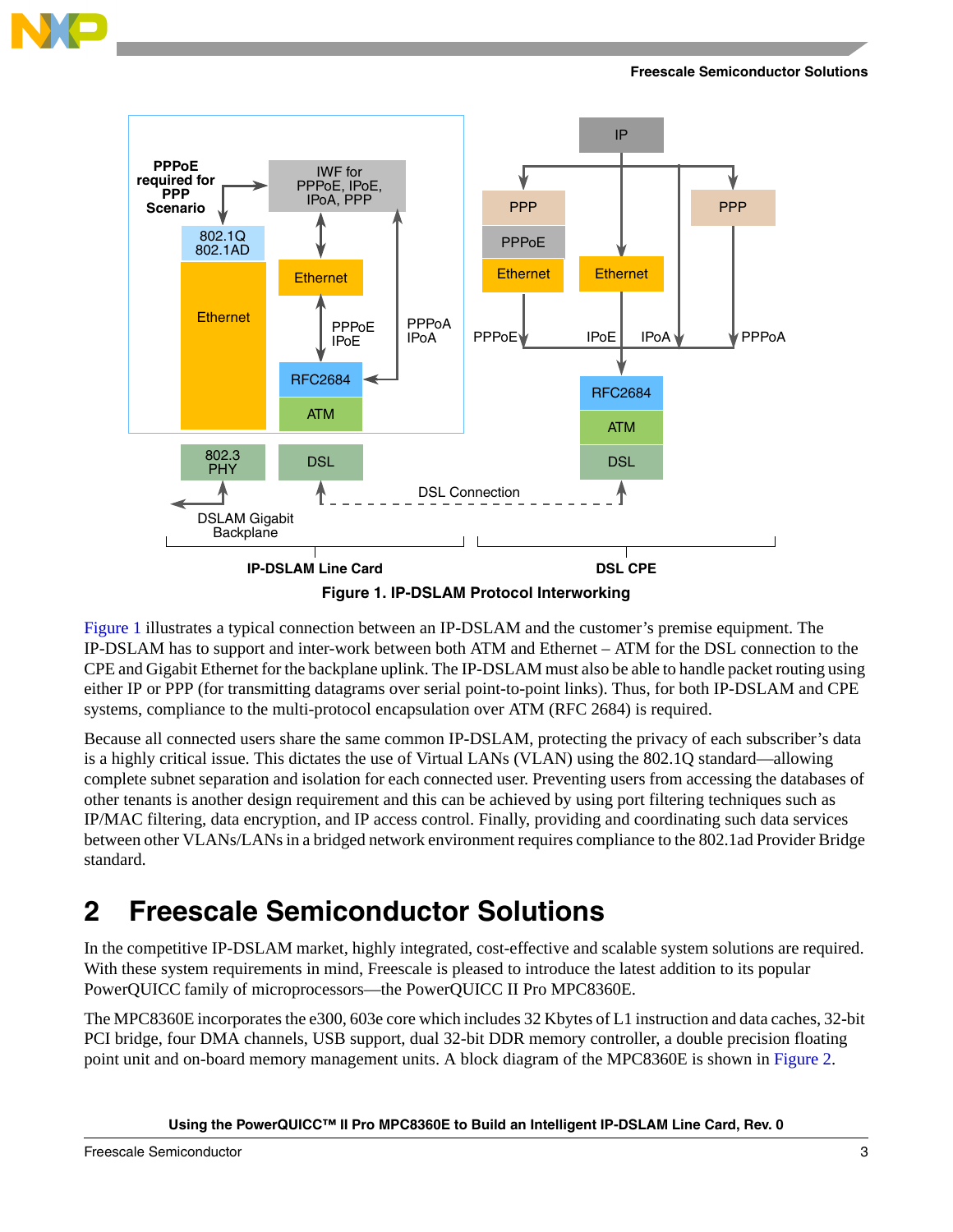

#### **Freescale Semiconductor Solutions**





<span id="page-3-0"></span>A new communications complex—the QUICC™ Engine—forms the heart of the networking capability of the MPC8360E. The QUICC Engine contains several peripheral controllers and integrates two 32-bit RISC controllers. Each RISC controller can control multiple peripherals and work together to provide increased aggregated system bandwidth for higher throughput applications. Protocol support is provided by the main workhorses of the device—the unified communication controllers (UCCs) and multi-channel communication controller (MCC).

Each of the eight UCCs can support a variety of communication protocols: 10/100/1000 Mbps Ethernet through a Media-Independent Interface, ATM / POS PHY support up to OC-12 speeds, Serial ATM, Multi-PHY ATM, HDLC, UART, Multi-Link/Class PPP, BISYNC and 64 TDM channels. Each MCC is capable of supporting up to 256 TDM channels in either transparent or HDLC channel modes and multiplexing almost any combination of sub-groups into a single or multiple TDM stream. Inverse Multiplexing over ATM is supported and allows ATM traffic to be distributed across multiple E1/T1 circuits. This allows service providers to lease the exact bandwidth that subscriber's request.

In addition, the QUICC Engine can also support two UTOPIA level 2 or two POS interfaces, each interface capable of supporting 124 Multi-PHY, or up to two, 128 Multi-PHY interfaces using extended address mode. The QUICC Engine also features an integrated 8-port, L2 Ethernet switch which can provide 4 priority levels on each port,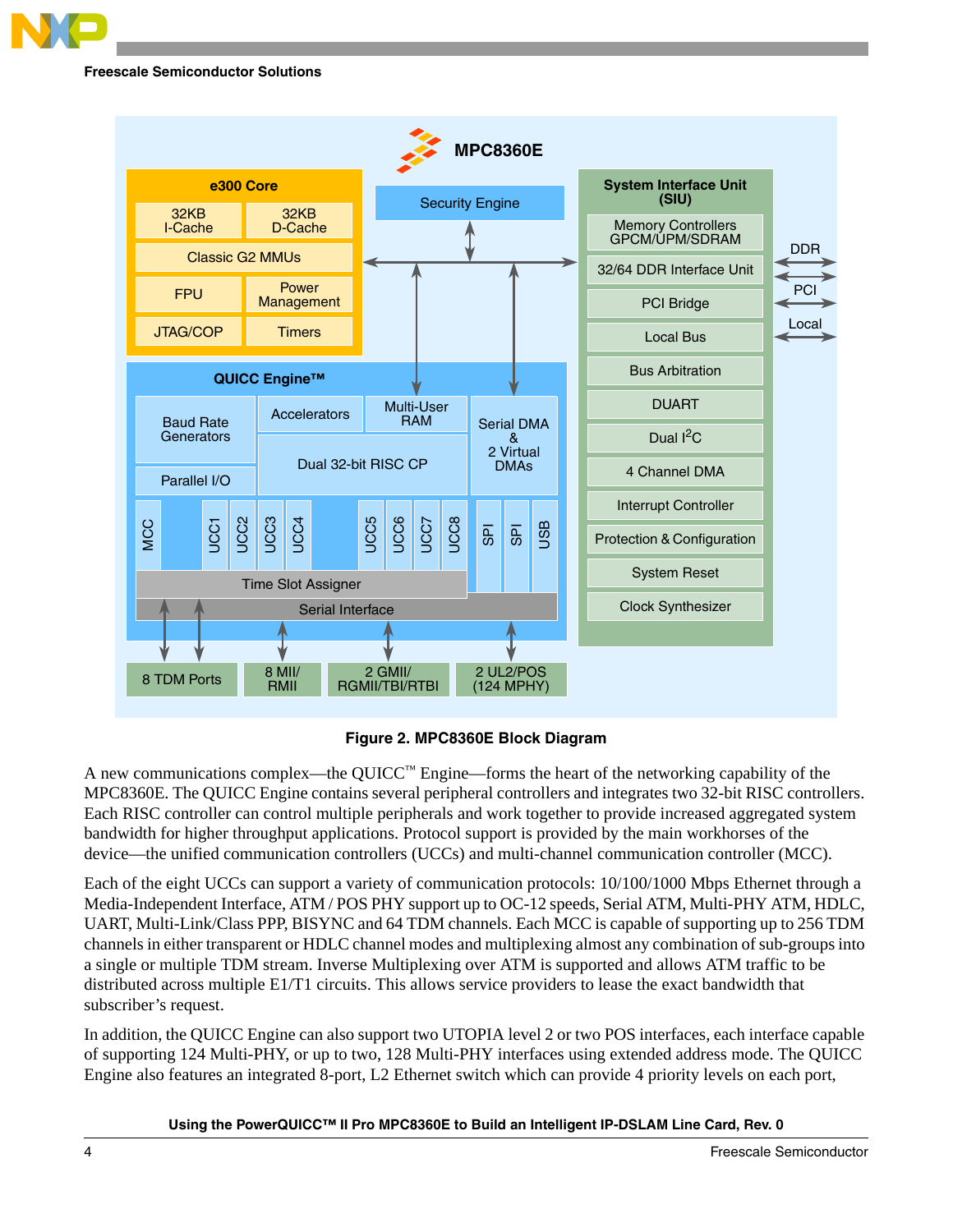

VLAN functionality, IGMP snooping, network auto-negotiation function, store-and-forward switching and packet-error filtering. Enhanced interworking features within the QUICC Engine helps offload the main CPU. The QUICC Engine can provide ATM-to-ATM switching, Ethernet to ATM switching with L3 / L4 support and PPP interworking.

The MPC8360E's security engine allows CPU-intensive cryptographic operations to be offloaded from the main CPU core. The security-processing accelerator provides hardware acceleration for the DES, 3DES, AES, SHA-1, MD-5, and ARC-4 algorithms. It includes a public key accelerator and an on-chip random number generator.

In summary, the MPC8360E provides IP-DSLAM vendors with a highly integrated, fully programmable communications processor that allows reuse of existing legacy PowerQUICC II and III software drivers and microcode packages. This helps ensure that a low cost system solution can be quickly developed and will offer flexibility to accommodate new standards and evolving system requirements.

# <span id="page-4-0"></span>**2.1 The PowerQUICC II Pro MPC8360E**

The PowerQUICC II Pro MPC8360E is a high performance, highly integrated communication processor solution that offers the following.

## **2.1.1 MPC8360E Features**

- High-performance, low power  $\leq 5W$  typical power dissipation), and cost-effective communications processor
- The MPC8360E QUICC Engine offers a future proof solution for next generation designs by supporting programmable protocol termination, network interface termination, and interworking features to meet evolving protocol standards
- Single platform architecture supports the convergence of IP packet networks and ATM networks, including interworking between these networks
- Simplified network interface card design with a cost-effective single chip data plane/control plane solution for ATM or IP packet processing (or both). This reduced component count, board power consumption and board real estate.
- Universal network interface card design for multiple applications, which lowers costs and reduces time-to-market
- Built-in proprietary, hardware accelerators that accelerate data plane traffic, such as interworking, and control plane packet snooping, such as IGMP, VLAN tagging, DHCP, and so on
- DDR memory controller—one 64-bit or 2x32-bit interfaces that split data and control plane traffic at up to 333 MHz
- e300 PowerPC core (enhanced version of 603e core with 32K bytes of Level 1 Instruction and 32 Kbytes of Level 1 Data caches)
- 32-bit PCI interface
- 32-bit Local Bus interface
- USB
- Integrated 8-port L2 Ethernet switch
	- 8 connection ports of 10/100 Mbps MII/RMII & one CPU internal port
	- Each port supports four priority levels
	- Priority levels used with VLAN tags or IP TOS field to implement QoS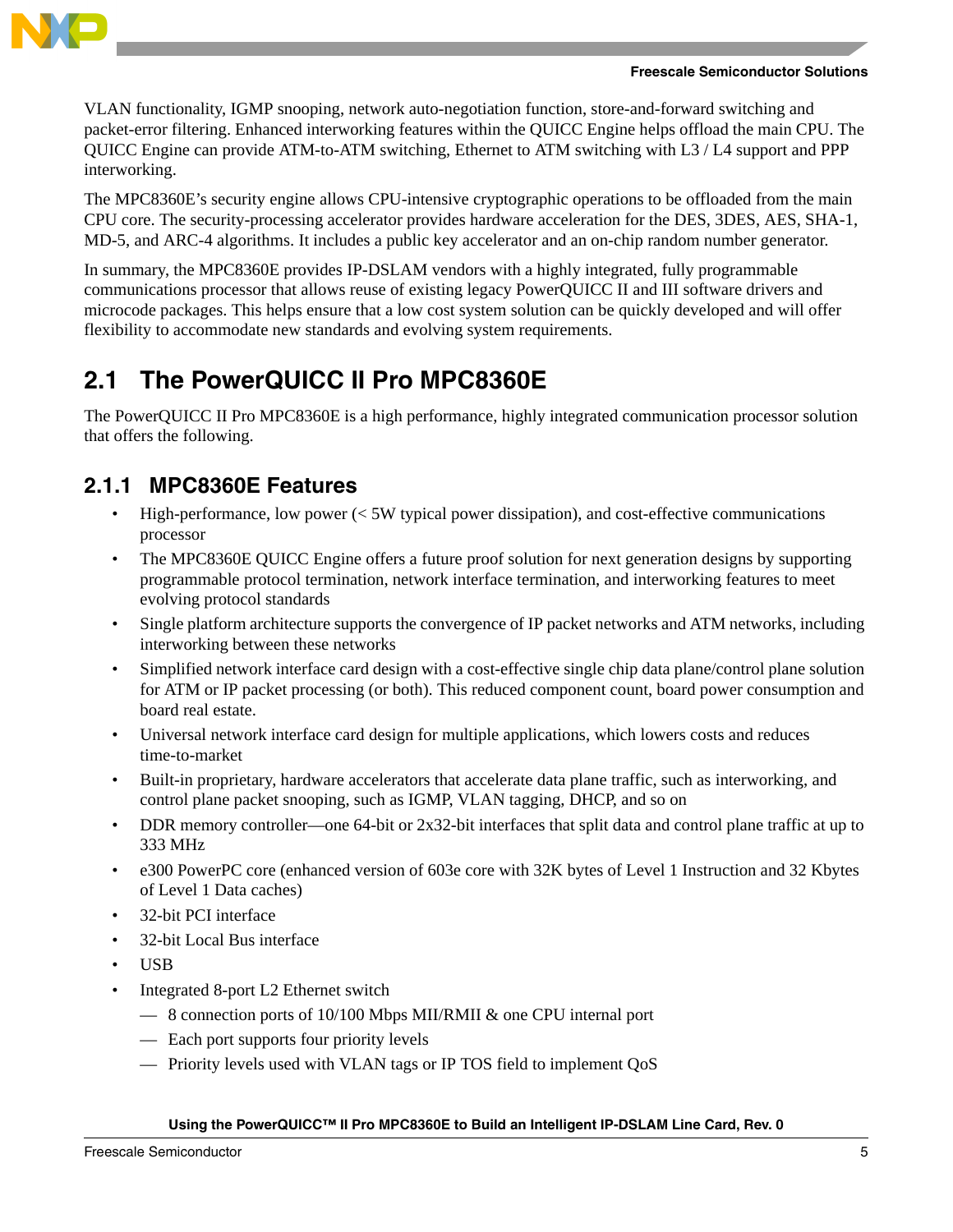### **Freescale Semiconductor Solutions**

- QoS types of traffic, such as voice, video, and data
- A security engine provides termination or encrypted plane traffic
- High degree of software compatibility with previous-generation PowerQUICC processor-based designs for backward compatibility and easier software migration
- Seamless connection to PowerQUICC III family devices for increased control (CPU) application processing requirements

## **2.1.1.1 Protocols**

- ATM SAR up to 622Mbps (OC-12) full duplex, with ATM traffic shaping (ATF TM4.1) for up to 64K ATM connections
- Support for ATM AAL1 structured and unstructured Circuit Emulation Service (CES 2.0)
- Support for IMA and ATM Transmission Convergence sub-layer
- ATM OAM handling features compatible with ITU-T I.610
- PPP, Multi-Link (ML-PPP), Multi-Class (MC-PPP) and PPP mux in accordance with the following RFCs: 1661, 1662, 1990, 2686 and 3153
- IP termination support for IPv4 and IPv6 packets including TOS, TTL and header checksum processing
- L2 Ethernet switching using MAC address or IEEE 802.1P/Q VLAN tags
- Support for ATM (AAL2/AAL5) to Ethernet (IP) interworking
- Extensive support for ATM statistics and Ethernet RMON/MIB statistics.
- Support for 256 channels or HDLC/Transparent or 128 channels of SS#7

### **2.1.1.2 Serial Interfaces**

- Support for two UL2 / POS-PHY interfaces with 124 Multi-PHY addresses each.
- Support for two 1000Mbps Ethernet interfaces using GMII or RGMII, TBI, RTBI.
- Support for up to eight 10/100Mbps Ethernet interfaces using MII or RMII
- Support for up to eight  $T1 / E1 / J1 / E3$  or DS-3 serial interfaces
- Support for dual UART, I<sup>2</sup>C and SPI interfaces.

System scalability is also made available through the number of UCCs and MCCs. The initial implementation offers eight UCCs and one MCC, however as a result of the system-on-a-chip design methodology used for the QUICC Engine, these numbers can be scaled to support an optimized mix of communications channels. The flexible architecture of the QUICC Engine allows customers to customize their own application protocol and filtering requirements, allowing Freescale to add more RISC engines and/or UCCs on future family derivatives.

# <span id="page-5-0"></span>**2.2 Development Environment**

Development tools, hardware platforms, software building blocks and application-specific software solutions are available from Freescale and our Freescale Alliance Program, including third party protocol and signaling stack suppliers, real time operating systems support and a variety of applications software support. All of this builds upon the existing industry standard PowerQUICC family support program.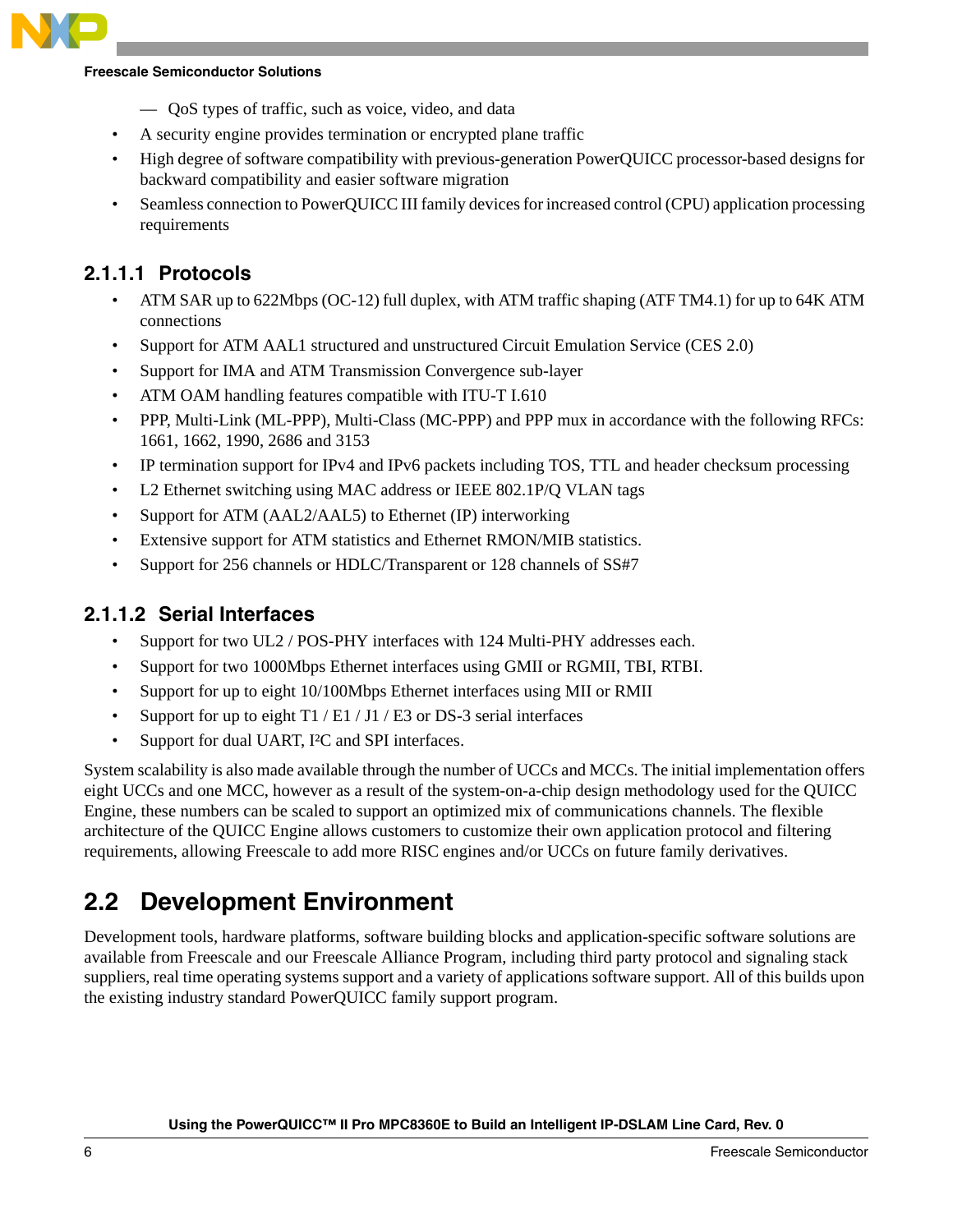

## **2.2.1 Software Development Tools**

To simplify and accelerate the development process, Freescale will provide a user-friendly, integrated development environment (IDE), which includes a compiler, instruction set simulator and debugger for the e300 PowerPC core.

## **2.2.2 Application Development System (ADS)**

Freescale provides an ADS board as a reference platform and programming development environment for the MPC8360E with a complete Linux Board Support Package. The ADS board will support on-board DDR SDRAM memory, a PCI interface, and a debug port and can be configured with optional daughter cards supporting protocols such as OC-3 or OC-12 ATM,  $8xT1/E1$  and Ethernet (10/100/1000Base T).

Also available is a complete development system based around the AdvancedTCA (ATCA) form factor chassis with a choice of AMC cards that can be operate stand alone, or as modular inserts into the main processor baseboard. This allows maximum flexibility for prototyping wireless network interface, control and base band applications using Freescale silicon solutions.

## **2.2.3 Modular Software Building Blocks**

The QUICC Engine will be supported by a complete set of configurable device API drivers and initialization software. [Figure 3](#page-6-0) shows the wealth of software protocols that the QUICC Engine with the e300 PowerPC™ core is able to provide.



<span id="page-6-0"></span>**Figure 3. Software Protocol Support for the QUICC Engine**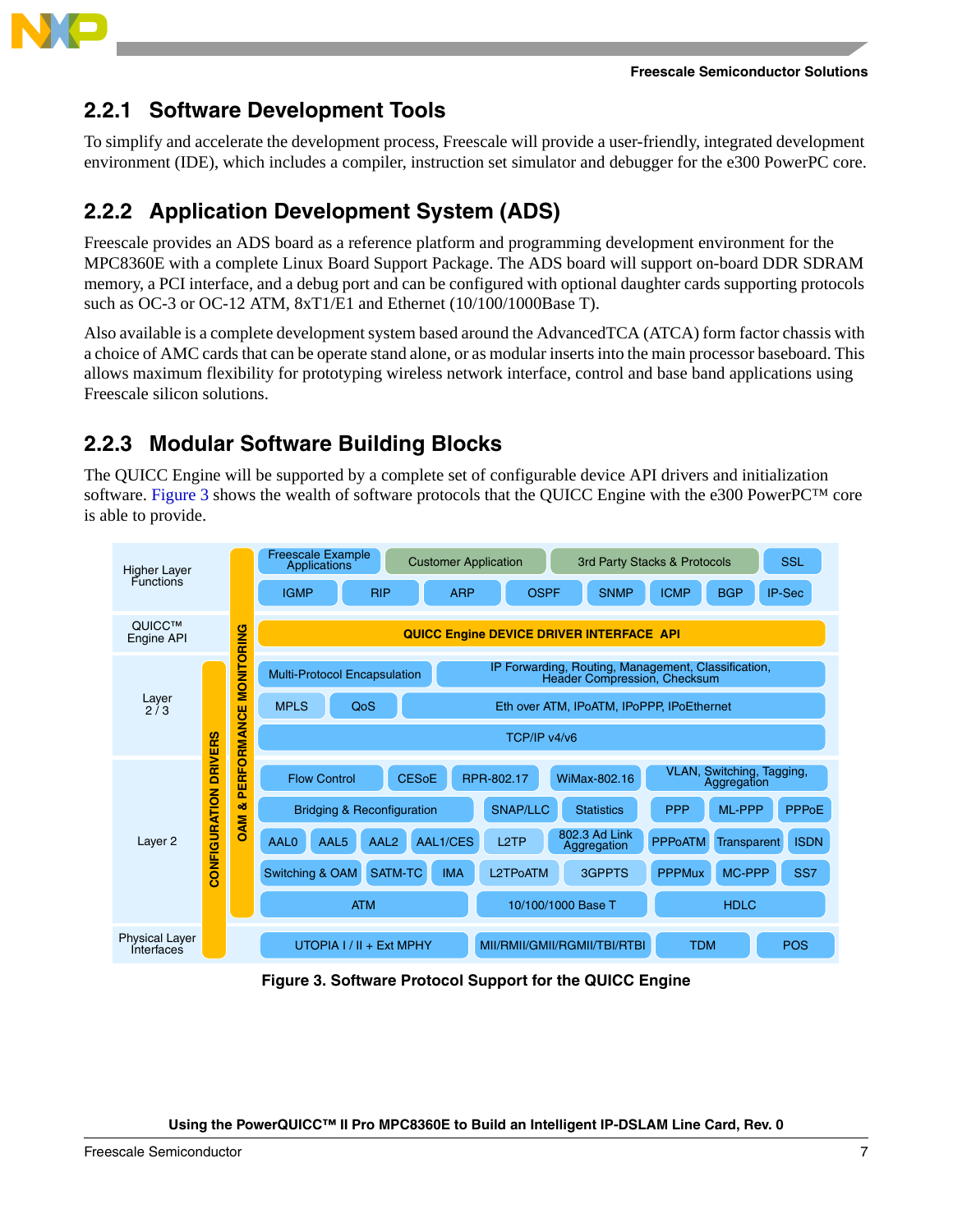

**IP-DSLAM Application Example**

# <span id="page-7-0"></span>**3 IP-DSLAM Application Example**

The internal features and protocols supported by the MPC8360E allow a wide range of network solutions to be developed. [Figure 4](#page-7-1) illustrates a typical central office IP-DSLAM application that facilitates the convergence of both packet and circuit switched networks.



**Figure 4. Freescale MPC8360E IP-DSLAM Example**

<span id="page-7-1"></span>As shown at the bottom of the [Figure 4](#page-7-1), subscribers connect to the IP-DSLAM via the xDSL PHYs and the integrated UTOPIA interface on the MPC8360E. Here, different speed xDSL flavors can be supported, such as ADSL, ADSL2+, VDSL, and so on.

The uplink connection to the Ethernet backplane or service provider's central office can be made using one of the two available Gigabit Ethernet interfaces. Again, both Gigabit Ethernet MACs are fully integrated within the MPC8360E to minimize system footprint and simplify board layout. Additional Ethernet ports can be used for maintenance.

In this type of application, the MPC8360E uses its internal interworking features to offload the e300 CPU. ATM-Ethernet interworking is used to transfer data from the ATM-based DSL MTU subscriber inputs, through the RISC cores within the QUICC Engine and out through the Gigabit Ethernet on the uplink port. The MCCs within the QUICC Engine can also provide optional TDM voice stream support to allow a wider range of services to be provided, such as Voice over IP (VoIP).

The main system memory is provided by the DDR interface, which can either support one 64-bit or two 32-bit interfaces. This dual DDR architecture allows equipment providers to partition system parameters and data in an extremely efficient way. This helps ensure that data does not get blocked as the data plane can be decoupled between the QUICC Engine/DDR memory and control plane transactions. The local bus can be used for SDRAM or on-board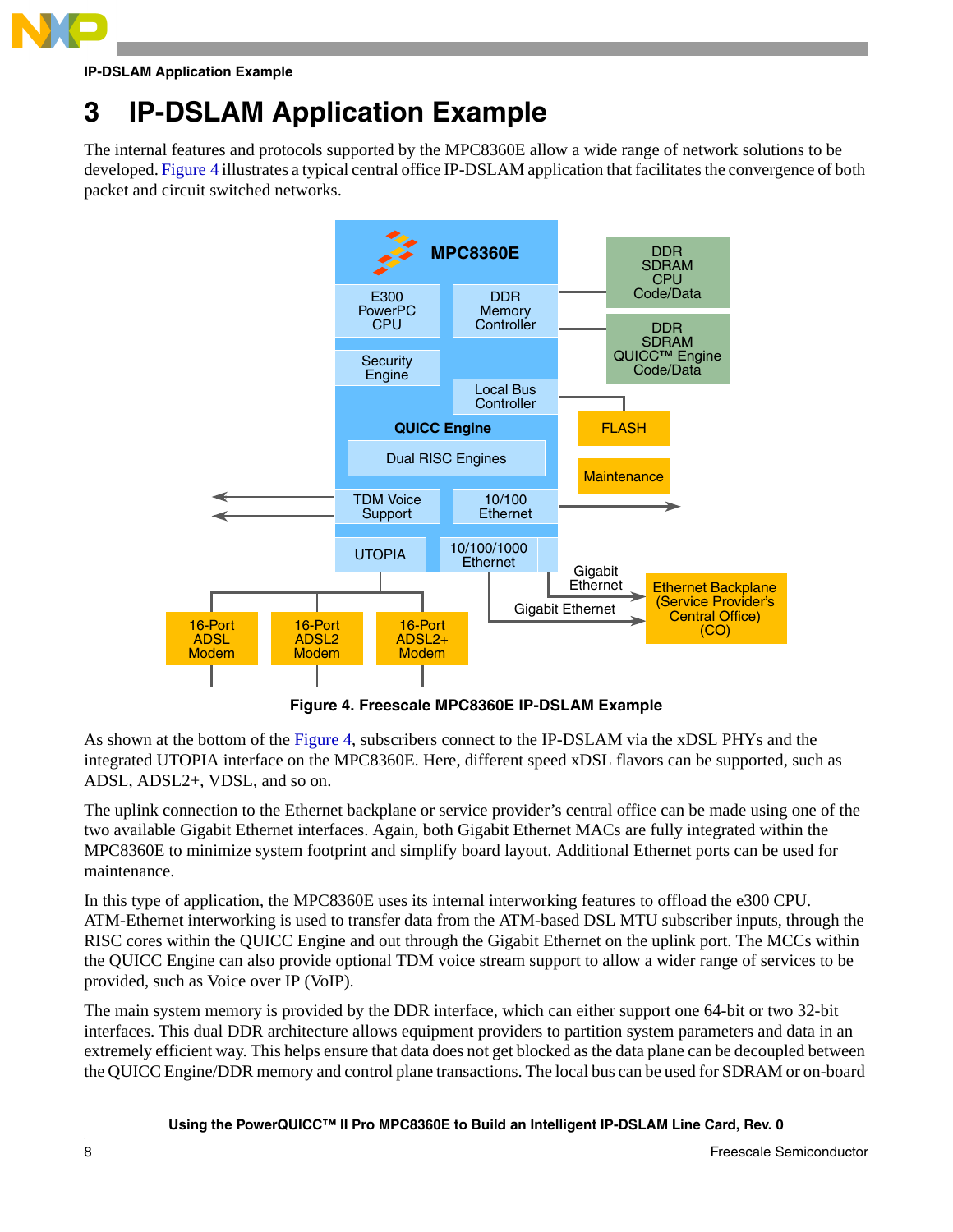

FLASH Eprom. The remaining unused UCCs can be configured as system terminals in order to allow some external I/O mechanism for debug and control.

# <span id="page-8-0"></span>**4 Summary**

The PowerQUICC II Pro MPC8360E with the new QUICC Engine is a significant step forward in performance, integration, and cost-effectiveness for a wide variety of applications. For flexible, high performance, IP-DSLAM line cards, the MPC8360E offers a comprehensive feature set that enables cost effective solutions with an unrivalled level of versatility to evolve as both standards and the system requirements change.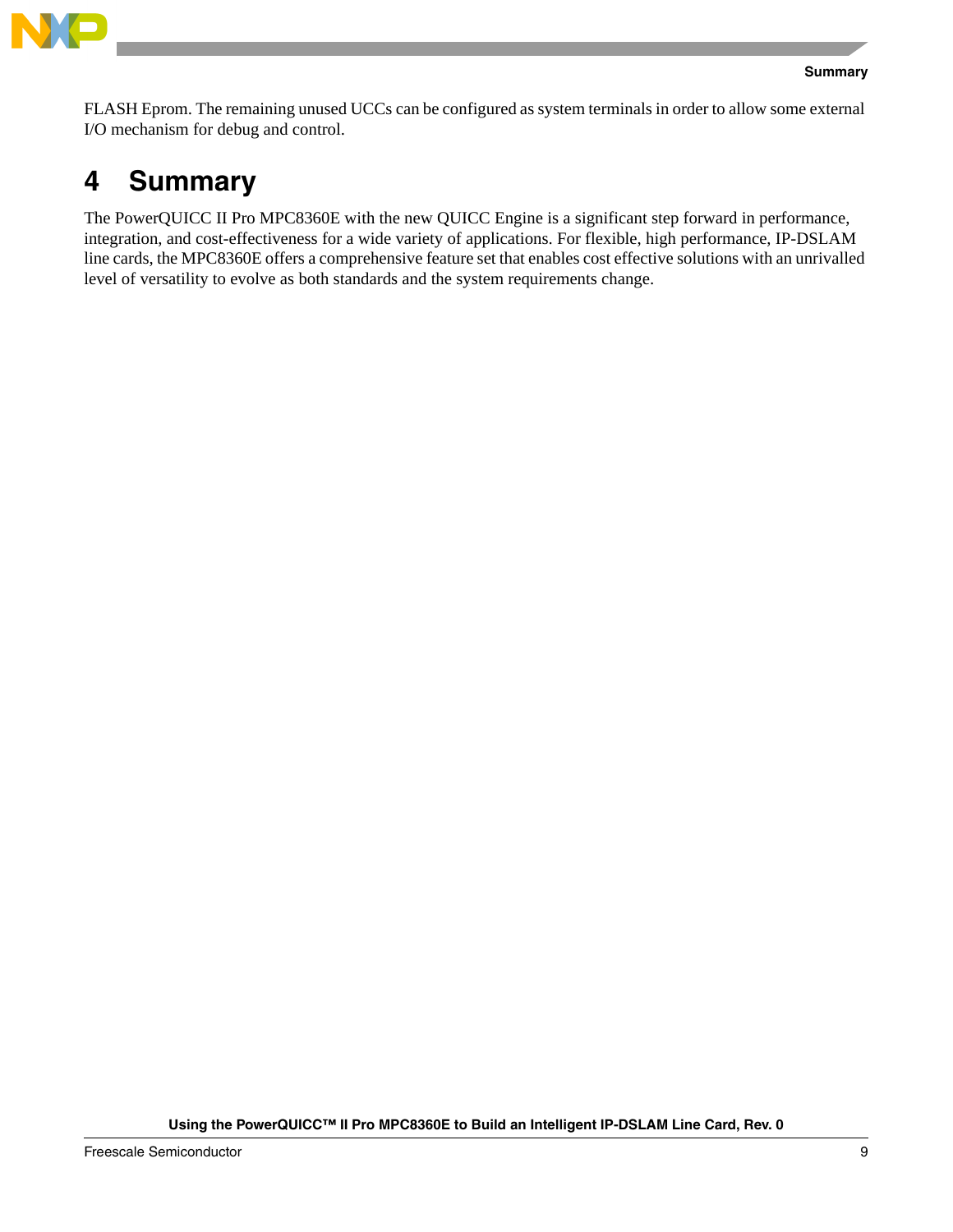

### **THIS PAGE INTENTIONALLY LEFT BLANK**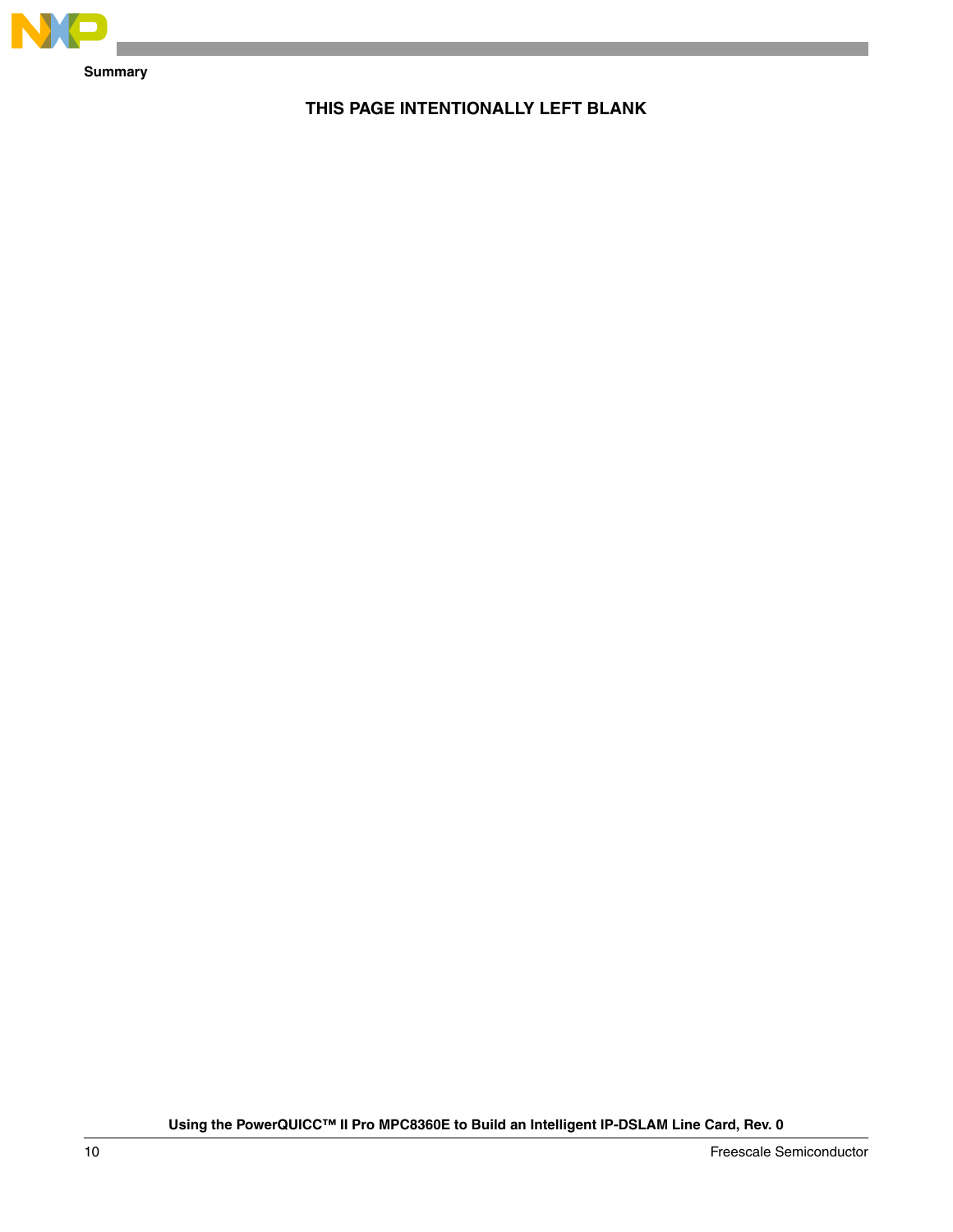

### **THIS PAGE INTENTIONALLY LEFT BLANK**